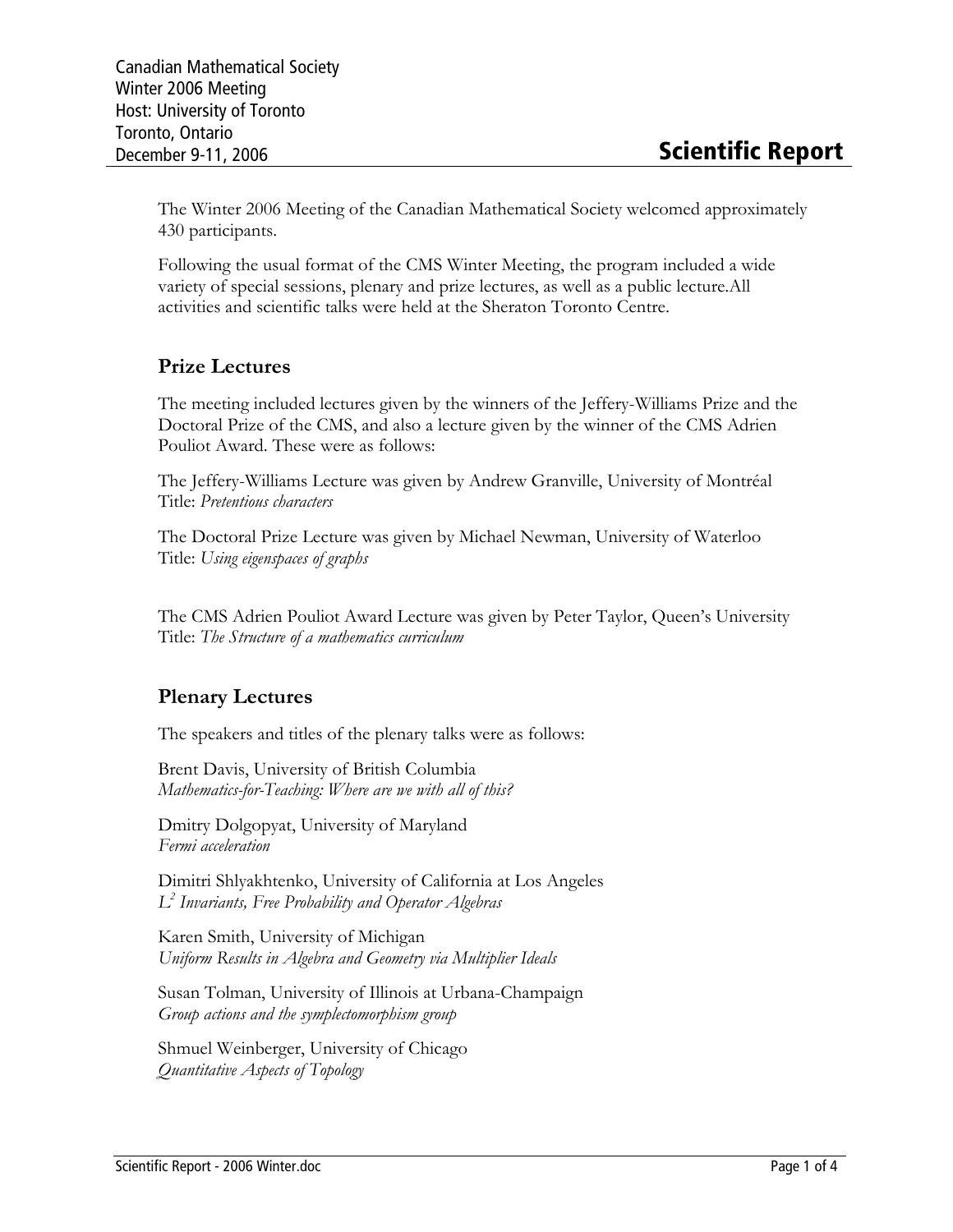### Public Lecture

The public lecture, entitled *What is a Proof ?*, was given by V. Kumar Murty, University of Toronto on Saturday, December 9, in the evening.

#### Special Sessions

The meeting hosted 18 parallel special sessions, covering a wide range of mathematical research interests.

The special sessions and their organizers were as follows:

Algebraic Combinatorics

Org: Nantel Bergeron (York), Christophe Hohlweg (Fields Institute) and Michael Zabrocki (York)

- Calabi-Yau Varieties and Mirror Symmetry with a featured lecture by Shing-Tung Yau Org: James Lewis (Alberta) and Noriko Yui (Queen's)
- Cluster Algebras

Organised jointly by the sessions on Algebraic Combinatorics and Representations of Algebras.

- Commutative Algebra and Algebraic Geometry Org: Ragnar-Olaf Buchweitz (Toronto), Graham Leuschke (Syracuse) and Greg Smith (Queen's)
- Complexity and Computability in Analysis, Geometry, and Dynamics Org: Alex Nabutovsky and Michael Yampolsky (Toronto)
- Differentiable Dynamics and Smooth Ergodic Theory Org: Giovanni Forni and Konstantin Khanin (Toronto)
- Functional Analysis

Org: Robb Fry (Thompson Rivers) and S. Swaminathan (Dalhousie)

Harmonic Analysis

Org: Izabella Laba (UBC) and Malabika Pramanik (Caltech; UBC)

- History of Mathematics Org: Tom Archibald (SFU)
- Knot Homologies Org: Dror Bar-Natan (Toronto)
- Mathematical Aspects of Continuum Physics: Analysis, Computation, and Modeling Org: Rustum Choksi (SFU) and Mary Pugh (Toronto)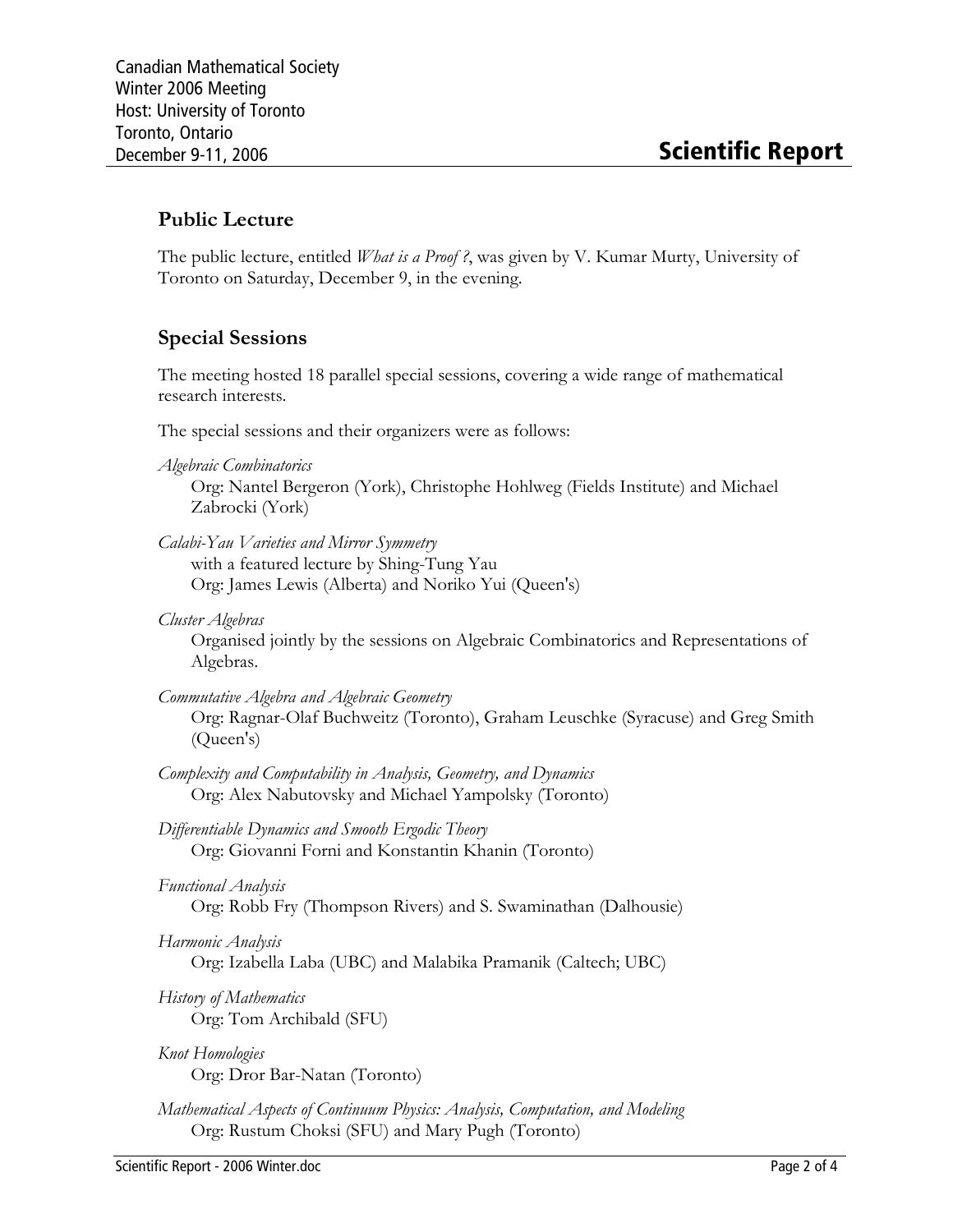Mathematical Biology Org: Gail Wolkowicz (McMaster)

Mathematics Education Org: Walter Whiteley (York)

Nonlinear Schrodinger Equations Org: James Colliander and Robert Jerrard (Toronto)

- Poisson Geometry and Mathematical Physics Org: Eckhard Meinrenken (Toronto)
- Probabilistic Methods in Analysis and Algebra Org: Matthias Neufang (Carleton) and Balint Virag (Toronto)

Representations of Algebras Org: Ibrahim Assem, Thomas Brustle and Shiping Liu (Sherbrooke)

Contributed Papers Session Org: Bill Weiss (Toronto)

Details and abstracts of the talks can be found on the web site of the meeting, at http://www.cms.math.ca/Events/winter06/

#### Sponsors

Support from the following institutions was gratefully acknowledged:

- le Centre de Recherches Mathématiques
- The Fields Institute
- MITACS
- Pacific Institute for the Mathematical Sciences
- University of Toronto
	- Department of Mathematics
	- Department of Mathematical and Computational Sciences, UTM
	- Department of Computer and Mathematical Sciences, UTSC
	- Faculty of Arts and Science
	- Office of the Vice-President, Research
	- Office of the Vice-Principal, Research, UTM